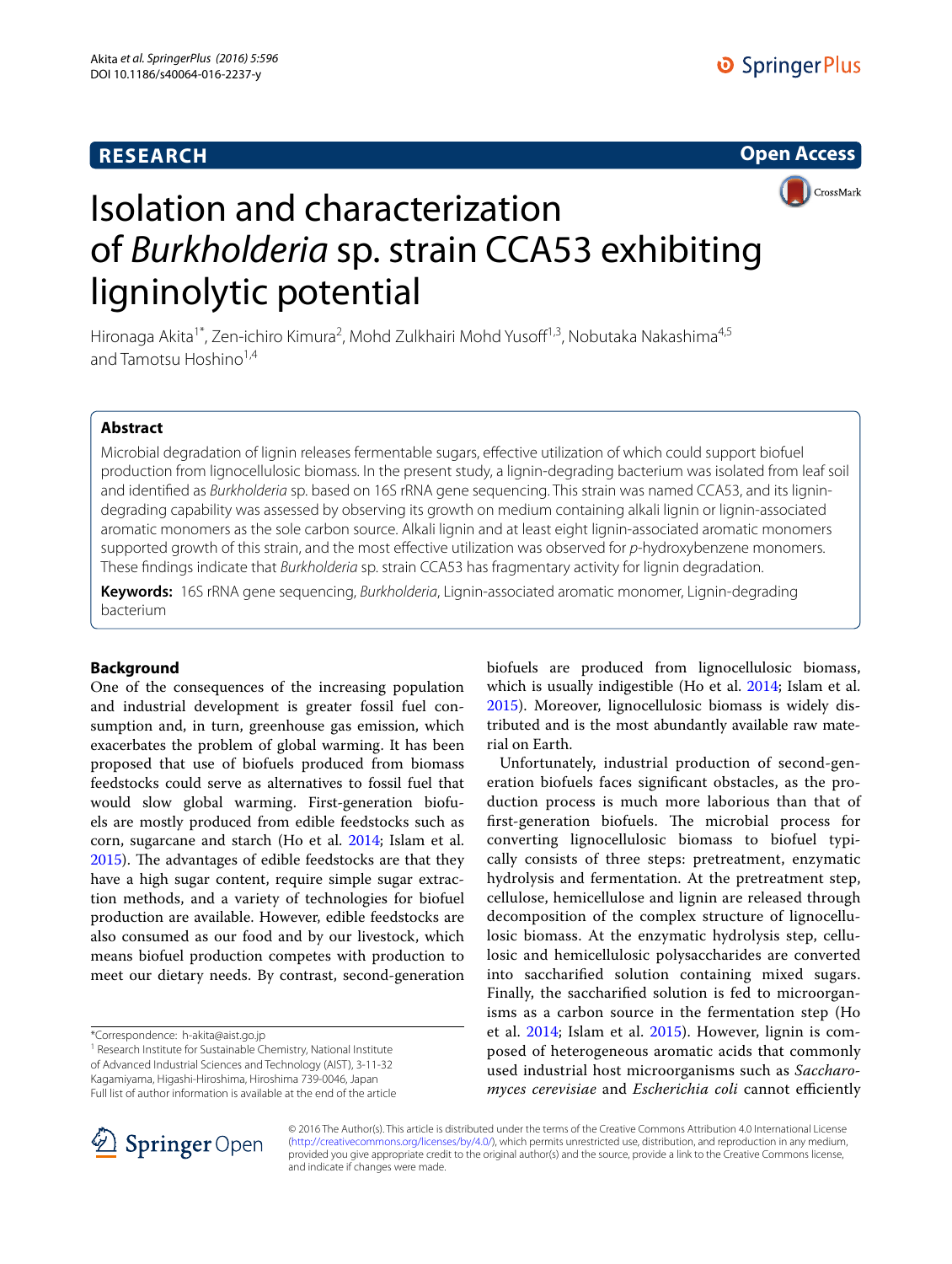assimilate. On the contrary, several aromatic acids produced by lignin decomposition cause membrane disruption, enzyme inhibition and DNA damage in microbial cells, ultimately reducing productivity. A few bacteria, including *Phanerochaete chrysosporium*, *Rhodococcus erythropoli*s and *Streptomyces coelicolor*, are known to assimilate lignin (Ahmad et al. [2010](#page-4-2)). However, these microorganisms are not suitable for industrial production of second-generation biofuels, because their culture conditions are intricate and their growth are relatively slow. Here we report screening, isolation and characterization of a lignin-degrading bacterium from leaf soil sample. This bacterium exhibited rapid growth on solid medium containing alkali lignin as the sole carbon source and assimilated lignin-associated aromatic monomers.

### **Methods**

#### **Isolation of the bacterium strain**

Soil samples were collected from Higashi-Hiroshima City in Hiroshima Prefecture, Japan. An M9 plate (pH 7.2) was used for isolation and contained the following ingredients: 17 g L<sup>−1</sup> Na<sub>2</sub>HPO<sub>4</sub>·12H<sub>2</sub>O, 3 g L<sup>−1</sup> KH<sub>2</sub>PO<sub>4</sub>,  $0.5$  g L<sup>−1</sup> NaCl, 1 g L<sup>−1</sup> NH<sub>4</sub>Cl, 0.24 g L<sup>−1</sup> MgSO<sub>4</sub>·7H<sub>2</sub>O,  $0.011$  g L<sup>-1</sup> CaCl<sub>2</sub>·2H<sub>2</sub>O, 15 g L<sup>-1</sup> agar and 1 g L<sup>-1</sup> alkali lignin (Tokyo Chemical Industry, Tokyo, Japan). The plate was inoculated with 1 mL of a 10 % soil wash solution (w/v) and allowed to grow at 37  $\degree$ C for 2 days. After this initial cultivation, a single colony was successively re-streaked on a new M9 plate at least three times to obtain a pure colony. The purified strain was then grown aerobically at 37 °C in Nutrient Broth (Kyokuto, Tokyo, Japan) and preserved at  $-20$  °C as a suspension in Nutrient Broth supplemented with glycerol (20 %,  $w/v$ ).

## **16S rRNA gene amplification and sequencing**

Genomic DNA from the isolated microorganism was extracted using an illustra bacteria genomicPrep Mini Spin Kit according to manufacturer's instructions (GE Healthcare, Buckinghamshire, UK) and then used as the template for 16S rRNA gene amplification. 16S rRNA gene was amplified using KOD-plus-DNA polymerase (TOYOBO, Osaka, Japan) with bacterial universal primers 27f (Lane [1991](#page-4-3)) and 1391r (Turner et al. [1999\)](#page-4-4). After purifying the amplified PCR products using Wizard SV Gel and PCR Clean-Up System (Promega, Madison, WI, USA), they were cloned into pTA2 vector (TOYOBO).

Sequencing was performed using universal primers M13 forward (5′-GTAAAACGACGGCCAGT-3′) and M13 reverse (5′-CAGGAAACAGCTATGAC-3′) on an Applied Biosystems model 3730xl DNA Analyzer at Fasmac (Kanagawa, Japan).

#### **Characterization of ligninolytic activity**

The ligninolytic activity of the isolated microorganism was assessed by monitoring the increase in  $OD_{600}$ , which reflected the cell growth. The  $OD_{600}$  was measured by monitoring the difference between the cell and cell-free turbidity values using an Eppendorf BioSpectrometer (Eppendorf, Hamburg, Germany). The isolated microorganism was pregrown overnight using Nutrient Broth (Kyokuto, Tokyo, Japan) and then diluted 3:100 with fresh M9 medium (pH 7.2) containing 1 g  $L^{-1}$  alkali lignin or 5 mM lignin-associated aromatic monomers.

#### **Results and discussion**

#### **Screening of lignin‑degrading bacteria**

Microbial degradation of lignin has been primarily studied in white-rot fungi, which are capable of producing several extracellular ligninolytic enzymes, including laccase, lignin peroxidase, manganese peroxidase and versatile peroxidase (Dashtban et al. [2010](#page-4-5)). Brown-rot fungi are also known to degrade lignin using Fenton-based free radicals (Arantes et al. [2012](#page-4-6)). Bacterial degradation of lignin has been studied much less (Ahmad et al. [2010](#page-4-2); Bugg et al. [2011](#page-4-7)). A few bacterial species belonging to the genera *Arthrobacter*, *Pseudomonas*, *Sphingobium*, *Streptomyces* and *Rhodococcus* have been shown to have ligni-nolytic activity in vitro (Bugg et al. [2011](#page-4-7)). Although these species have several favorable features, including high growth potential, amenability to well developed genetic techniques and ease of practical utilization, their lignin degradation capabilities are much lower than those of fungi. We therefore screened for lignin-degrading bacteria with a high capacity for lignin degradation.

To obtain lignin-degrading bacteria, filtrates were prepared from several soil samples and then plated onto M9 plates (pH 7.2) containing alkali lignin as the sole carbon source. When the plate was incubated aerobically at 37 °C, individual colonies were obtained from the leaf soil filtrate. However, except a single colony, individual colonies were not obtained after standard dilution plating onto another M9 plate. Thus, the single colony was obtained and named strain CCA53. When cultured in M9 liquid medium, strain CCA53 exhibited cell growth that depended on lignin assimilation (Fig. [1](#page-2-0)); a two-fold increase in  $OD_{600}$  was observed over the first 8 h, but it remained unchanged thereafter. On the other hand, strain CCA53 showed no-growth in the absence of alkali lignin.

#### **Phylogenetic analysis**

To identify the phylogeny of strain CCA53, the 16S rRNA gene sequence was determined (1303 bp; accession number: LC107951). On the basis of 16S rRNA gene sequence homology, the closest relatives were determined to be *Burkholderia multivorans* strain LMG 13010<sup>T</sup> (99.7 %), *B.*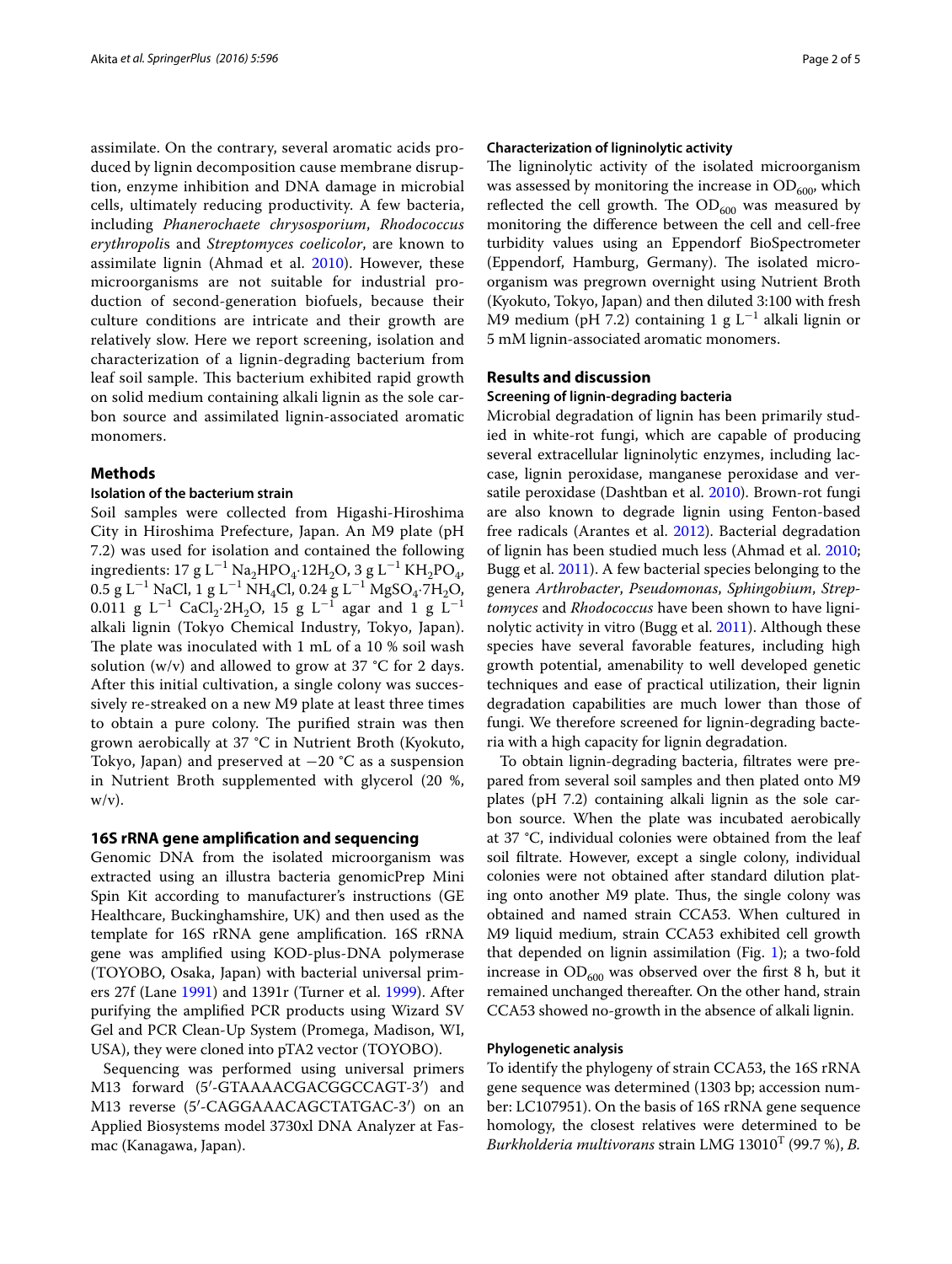

<span id="page-2-0"></span>*latens* strain R-5630<sup>T</sup> (99.4 %), *B. cenocepacia* strain LMG  $16656<sup>T</sup>$  (99.2 %), and with somewhat lower sequence homology, *Pandoraea apista* strain LMG 16407<sup>T</sup> (95.1 %). In the neighbor-joining phylogenetic tree (Fig. [2](#page-2-1)), strain

CCA53 fell inside the cluster comprising members of the genus *Burkholderia*. Thus, strain CCA53 was identified as *Burkholderia* sp. (strain number: HUT-8135).

*Burkholderia* is a genus of the class β-proteobacteria and is separated from the former *Pseudomonas* rRNA gene homology group II (Yabuuchi et al. [1992](#page-4-8)). This genus was originally proposed by Yabuuchi et al. [\(1992\)](#page-4-8) and more than 80 *Burkholderia* species have been reported to date. *Burkholderia* species have been classified into two major clusters and several subgroups through phylogenetic analyses of the 16S rRNA gene, *recA*, *gyrB*, *rpoB* and *acdS* gene sequences as well as their genome sequences (Estrada-de los Santos et al. [2013\)](#page-4-9). Group A comprises plant-associated species and saprophytic species. For example, *B. mimosarum*, *B. nodosa*, *B. sabiae*, *B. tuberum* and *B. phymatum* can facilitate nitrogen fixation in legumes (Suárez-Moreno et al. [2012\)](#page-4-10), and *B. phytofirmans* and *B. unamae* are able to promote plant growth via the activity of 1-aminocyclopropane-1-carboxylate deaminase (Suárez-Moreno et al. [2012\)](#page-4-10). In addition, *B. kururiensis*, *B. phenoliruptrix*, *B. sartisoli*, *B. unamae* and *B. xenovorans* all exhibit abilities to degrade several lignin-associated aromatic monomers and are used for decontamination of polluted soils (Suárez-Moreno et al. [2012](#page-4-10)), as well as for agricultural purposes such as phytoremediation and biocontrol. On the other hand, group B contains opportunistic pathogens that infect animals,



<span id="page-2-1"></span>tree (Saitou and Nei [1987\)](#page-4-11) were performed using CLUSTAL W version 1.83 (Thompson et al. [1994](#page-4-12))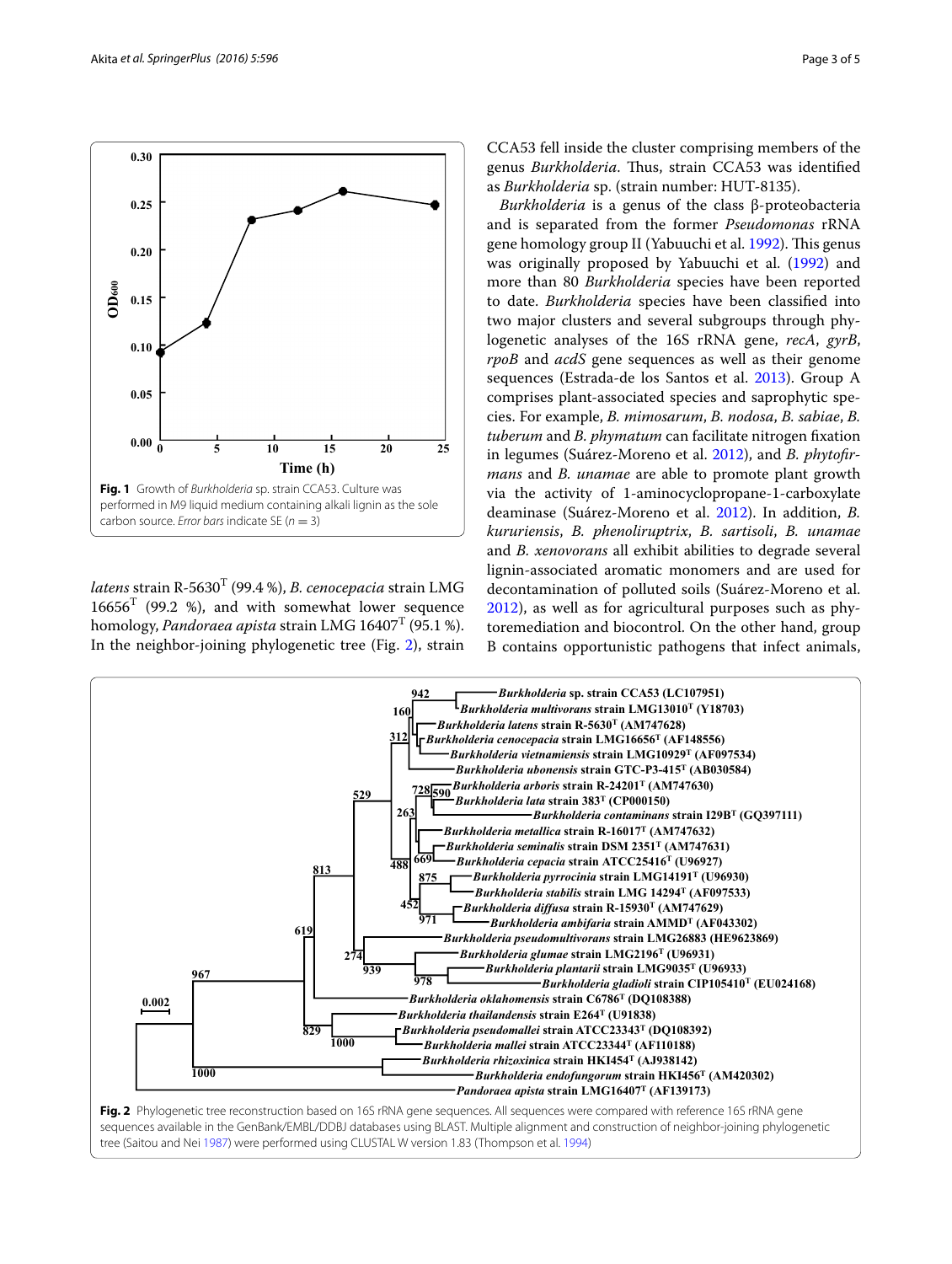humans and plants. When the phylogenetic relationships of *B. multivorans*, *B. latens* and *B. cenocepacia* were confirmed, their closest relatives were included in group B. Indeed, *B. multivorans*, *B. latens* and *B. cenocepacia* all have an ability to infect cystic fibrosis patients, which leads to pneumonic illness with fever and respiratory failure (Horsley et al. [2011](#page-4-13); Jones et al. [2004](#page-4-14)). However, these species were recently used as biocatalysts for degradation of aromatic polycyclic hydrocarbons, esters and steroid analogs. Non-aqueous phase liquids containing naphthalene, *n*-hexadecane, *n*-octadecane, *n*-nonadecane, 1-methylnaphthalene and pyrene are degraded by *B. multivorans* (NG1) with Triton X-100 or rhamnolipid JBR-515 (Mohanty and Mukherji [2013\)](#page-4-15). Two kinds of *p*-hydroxybenzoic acid esters, methyl paraben and propyl paraben, are degraded by *B. latens* (Amin et al. [2010](#page-4-16)). Ezetimibe, a selective inhibitor of acyl-coenzyme A, was produced from reduction of 1-(4-fluorophenyl)-5-(2 oxo-4-phenyl-oxazolidin-3-yl)-pentane-1,5-dione in culture medium with *B. cenocepacia* (Singh et al. [2009](#page-4-17)). It was thus anticipated that *Burkholderia* sp. strain CCA53 would have the capacity to degrade aromatic acids.

#### **Utilization of lignin‑associated aromatic monomers**

The main building blocks of lignin are *p*-hydroxybenzene, guaiacyl (4-alkyl-2-methoxyphenol) and syringyl (4-alkyl-2,5-dimethoxyphenol) units, which are crosslinked by C–C bonds (e.g., 5–5,  $\beta$ –1,  $\beta$ –5,  $\beta$ – $\beta$ ) and C–O–C bonds (e.g., 4–O–5, α–O–4, β–O–4) (Vanholme et al. [2010;](#page-4-18) Zhu et al. [2014\)](#page-4-19). In particular, the  $β$ -O-4 bond is the most frequent inter-unit linkage, accounting for more than 50 % of all linkages (Santos et al. [2013](#page-4-20)).

As described above, when cultured using alkali lignin as sole carbon source, *Burkholderia* sp. strain CCA53 grew inefficiently (Fig. [1](#page-2-0)). This indicates that this strain has little ability to depolymerize lignin, but it was expected to have an alternative capacity to utilize lignin degradation products. Therefore, to further evaluate the lignindegrading activity of *Burkholderia* sp. strain CCA53, we assessed its ability to assimilate lignin-associated aromatic monomers. We found that *Burkholderia* sp. strain CCA53 assimilated eight lignin-associated aromatic monomers (Fig. [3\)](#page-3-0). In particular, strong growth improvements were observed with *p*-hydroxybenzene monomers such as 4-hydroxybenzaldehyde and 4-hydroxybenzoic acid. Benzaldehyde, benzoic acid, catechol and vanillin were also assimilated. By contrast, anisole, *o*-cresol, guaiacol, phenol, syringaldehyde, syringic acid, vanillic acid, vanillyl alcohol and veratryl alcohol were not assimilated. Although *Burkholderia* sp. strain CCA53 was able to utilize *p*-hydroxybenzene units, only inefficient growth was observed when lignin was fed as a sole carbon source (Fig. [1\)](#page-2-0). These results imply that *Burkholderia* sp. strain



CCA53 lacks activities needed to decompose crosslinks between the main building blocks and to utilize guaiacyl and syringyl units. Consequently, *Burkholderia* sp. strain CCA53 showed inefficient growth.

<span id="page-3-0"></span>*G* Syringol, *H* Vanillin. *Error bars* indicate SE (*n* = 3)

Several other *Burkholderia* species have also shown lignin-degrading capability (Bugg et al. [2011](#page-4-7); Kato et al. [1998](#page-4-21); Woo et al. [2014\)](#page-4-22). For example, *B. cepacia* KK01 showed an ability to efficiently assimilate the lignin-associated aromatic monomers *o*-cresol, guaiacol, phenol and vanillic acid, but the assimilation mechanisms have been largely unexplored (Kato et al. [1998\)](#page-4-21). In addition, evidence indicates that the unique lignin-degrading capability of *Burkholderia* sp. strain LIG30 reflects the expression of two genes predicted to encode multi-copper oxidases and 22 genes encoding putative catalases or peroxidases (Woo et al.  $2014$ ). These observations suggest that different *Burkholderia* species utilize different assimilation mechanisms; thus *Burkholderia* sp. strain CCA53 may use a specific pathway for degradation of *p*-hydroxybenzene monomers. Such a degradation pathway for 4-nitrobemzoate, one of the *p*-hydroxybenzene monomers, has been proposed in *B. cepacia* (Peres et al. [2001](#page-4-23)). To evaluate in detail the capability of *Burkholderia* sp. strain CCA53 for lignin degradation, we now plan to sequence the organism's entire genome and to implement proteome analysis. We anticipate that these studies will elucidate the lignin **Example 1.1**<br> **0.18**<br> **0.18**<br> **1.18**<br> **1.18**<br> **1.18**<br> **1.18**<br> **1.18**<br> **1.18**<br> **1.18**<br> **1.18**<br> **1.18**<br> **1.18**<br> **1.18**<br> **1.18**<br> **1.18**<br> **1.18**<br> **1.18**<br> **1.18**<br> **1.18**<br> **1.18**<br> **1.18**<br> **1.18**<br> **1.18**<br> **1.18**<br> **1.18**<br> **1.18**